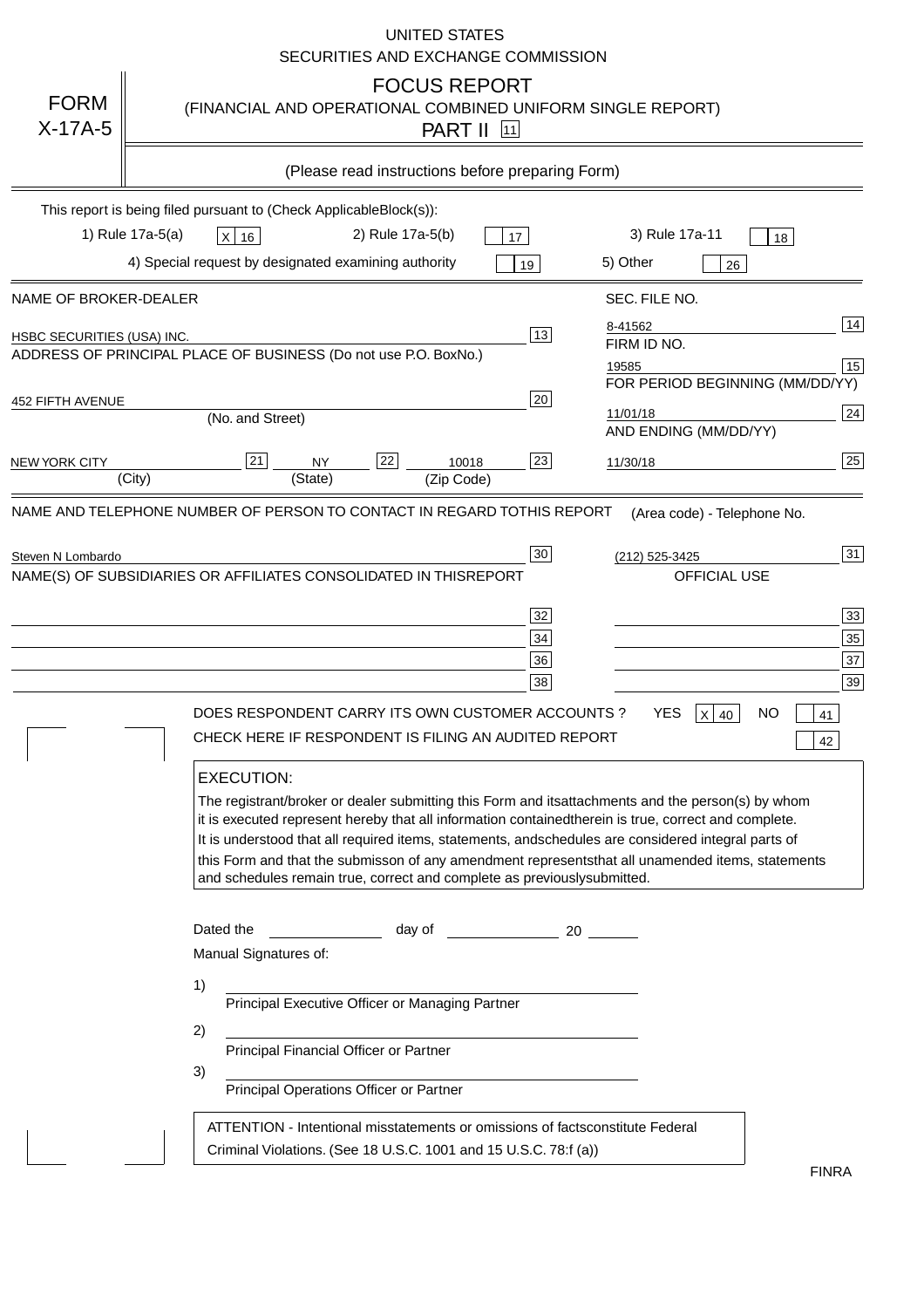BROKER OR DEALER

HSBC SECURITIES (USA) INC.

11/30/18

as of

## STATEMENT OF SEGREGATION REQUIREMENTS AND FUNDS IN SEGREGATION FOR CUSTOMERS TRADING ON U.S. COMMODITY EXCHANGES

| SEGREGATION REQUIREMENTS (Section 4d(2) of the CEAct)                                          |                   |      |                    |         |
|------------------------------------------------------------------------------------------------|-------------------|------|--------------------|---------|
| 1. Net ledger balance                                                                          |                   |      |                    |         |
| A. Cash                                                                                        |                   | \$   | 131,822,458 7010   |         |
| B. Securities (at market)                                                                      |                   |      | 1,809,633,328 7020 |         |
| 2. Net unrealized profit (loss) in open futures contracts<br>traded on a contract market       |                   |      | 192,415,064 7030   |         |
| 3. Exchange traded options                                                                     |                   |      |                    |         |
| A. Add market value of open option contracts purchased on a<br>contract market                 |                   |      | 308,844,377 7032   |         |
| B. Deduct market value of open option contracts granted (sold)<br>on a contract market         |                   |      | 83,539,773) 7033   |         |
| 4. Net equity (deficit) (add lines 1, 2, and 3)                                                |                   |      | 2,359,175,454 7040 |         |
| 5. Accounts liquidating to a deficit and accounts with debit<br>balances                       |                   |      |                    |         |
| - gross amount                                                                                 | 168,429,734       | 7045 |                    |         |
|                                                                                                |                   |      |                    |         |
| Less: amount offset by customer owned securities                                               | 168,429,734) 7047 |      |                    | ი  7050 |
| 6. Amount required to be segregated (add lines 4 and 5)                                        |                   | \$   | 2,359,175,454      | 7060    |
|                                                                                                |                   |      |                    |         |
| FUNDS IN SEGREGATED ACCOUNTS                                                                   |                   |      |                    |         |
| 7. Deposited in segregated funds bank accounts                                                 |                   |      |                    |         |
| A. Cash                                                                                        |                   |      | 186,390,005 7070   |         |
| B. Securities representing investments of customers' funds<br>(at market)                      |                   |      | 49,999,941         | 7080    |
| C. Securities held for particular customers or option customers<br>in lieu of cash (at market) |                   |      | 525,782,222        | 7090    |
| 8. Margins on deposit with derivatives clearing organizations<br>of contract markets           |                   |      |                    |         |
| A. Cash                                                                                        |                   | \$   | 20,533,798 7100    |         |
| B. Securities representing investments of customers' funds<br>(at market)                      |                   |      | 308,204,123 7110   |         |
| C. Securities held for particular customers or option customers<br>in lieu of cash (at market) |                   |      | 1,282,230,296 7120 |         |
| 9. Net settlement from (to) derivatives clearing organizations<br>of contract markets          |                   |      | (133, 536, 126)    | 7130    |
| 10. Exchange traded options                                                                    |                   |      |                    |         |
| A. Value of open long option contracts                                                         |                   |      | 308,844,377 7132   |         |
| B. Value of open short option contracts                                                        |                   |      | 83,539,773 7133    |         |
| 11. Net equities with other FCMs                                                               |                   |      |                    |         |
| A. Net liquidating equity                                                                      |                   |      | 20,073,697 7140    |         |
| B. Securities representing investments of customers' funds<br>(at market)                      |                   |      |                    | 7160    |
| C. Securities held for particular customers or option customers<br>in lieu of cash (at market) |                   |      |                    | 7170    |
| 12. Segregated funds on hand (describe:                                                        |                   |      | 1,620,810 7150     |         |
| 13. Total amount in segregation (add lines 7 through 12)                                       |                   |      | 2,486,603,370 7180 |         |
| 14. Excess (deficiency) funds in segregation (subtract line 6 from line 13)                    |                   | £    | 127,427,916 7190   |         |
| 15. Management Target Amount for Excess funds in segregation                                   |                   | \$   | 109,000,000 7194   |         |
| 16. Excess (deficiency) funds in segregation over (under) Management Target Amount Excess      |                   | \$   | 18,427,916 7198    |         |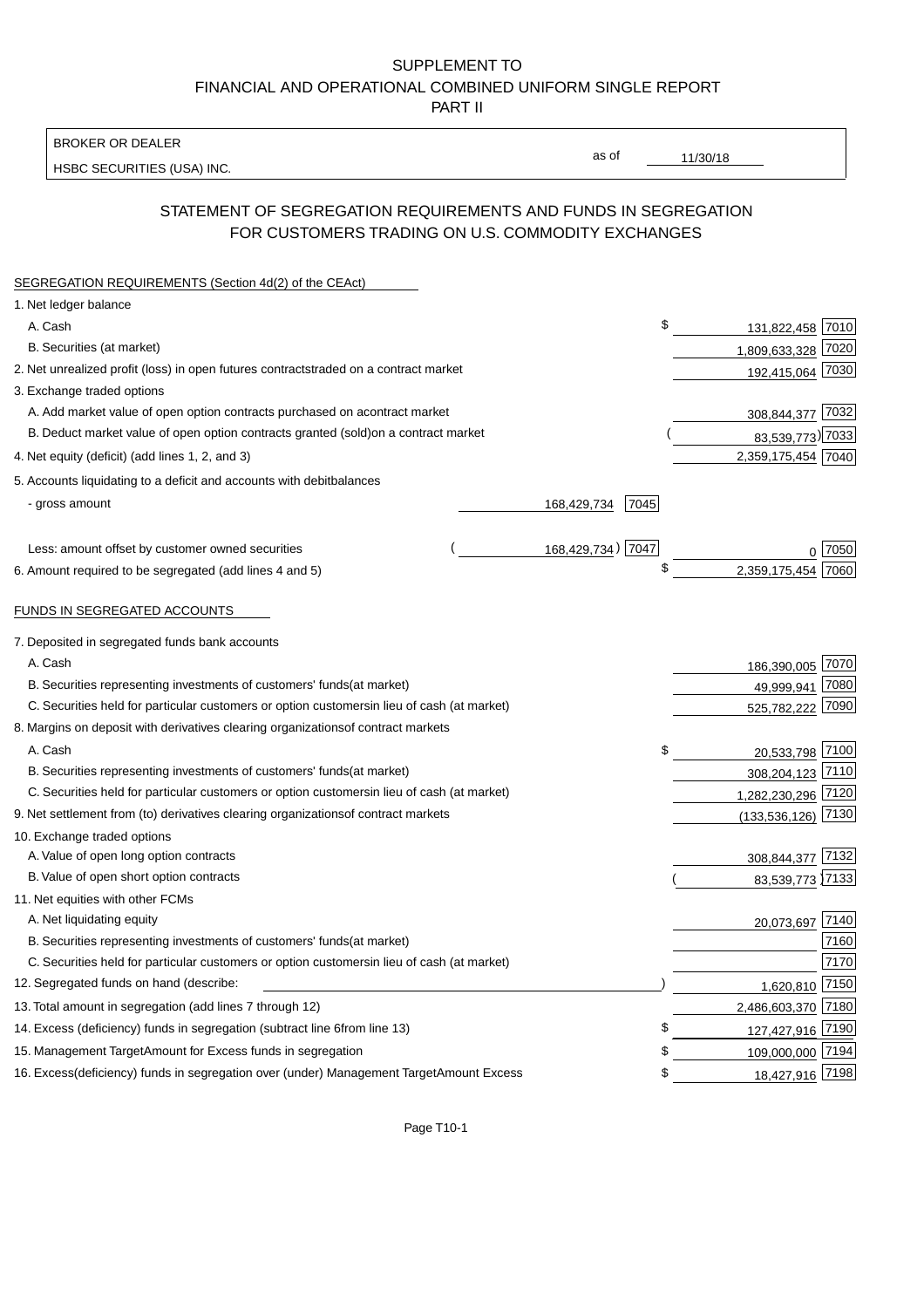PART II

| <b>BROKER OR DEALER</b>                           |                                        | as of                                                          |      |
|---------------------------------------------------|----------------------------------------|----------------------------------------------------------------|------|
| HSBC SECURITIES (USA) INC.                        |                                        | 11/30/18                                                       |      |
|                                                   | FOR CUSTOMERS' DEALER OPTIONS ACCOUNTS | STATEMENT OF SEGREGATION REQUIREMENTS AND FUNDS IN SEGREGATION |      |
| 1. Amount required to be segregated in accordance |                                        |                                                                |      |
| with Commission regulation 32.6                   |                                        | \$                                                             | 7200 |
| 2. Funds in segregated accounts                   |                                        |                                                                |      |
| A. Cash                                           | \$                                     | 7210                                                           |      |
| B. Securities (at market)                         |                                        | 7220                                                           |      |
| C. Total                                          |                                        |                                                                | 7230 |
| 3. Excess (deficiency) funds in segregation       |                                        |                                                                |      |

(subtract line 2.C from line 1)  $\sqrt{7240}$  $\frac{1}{1}$ 

F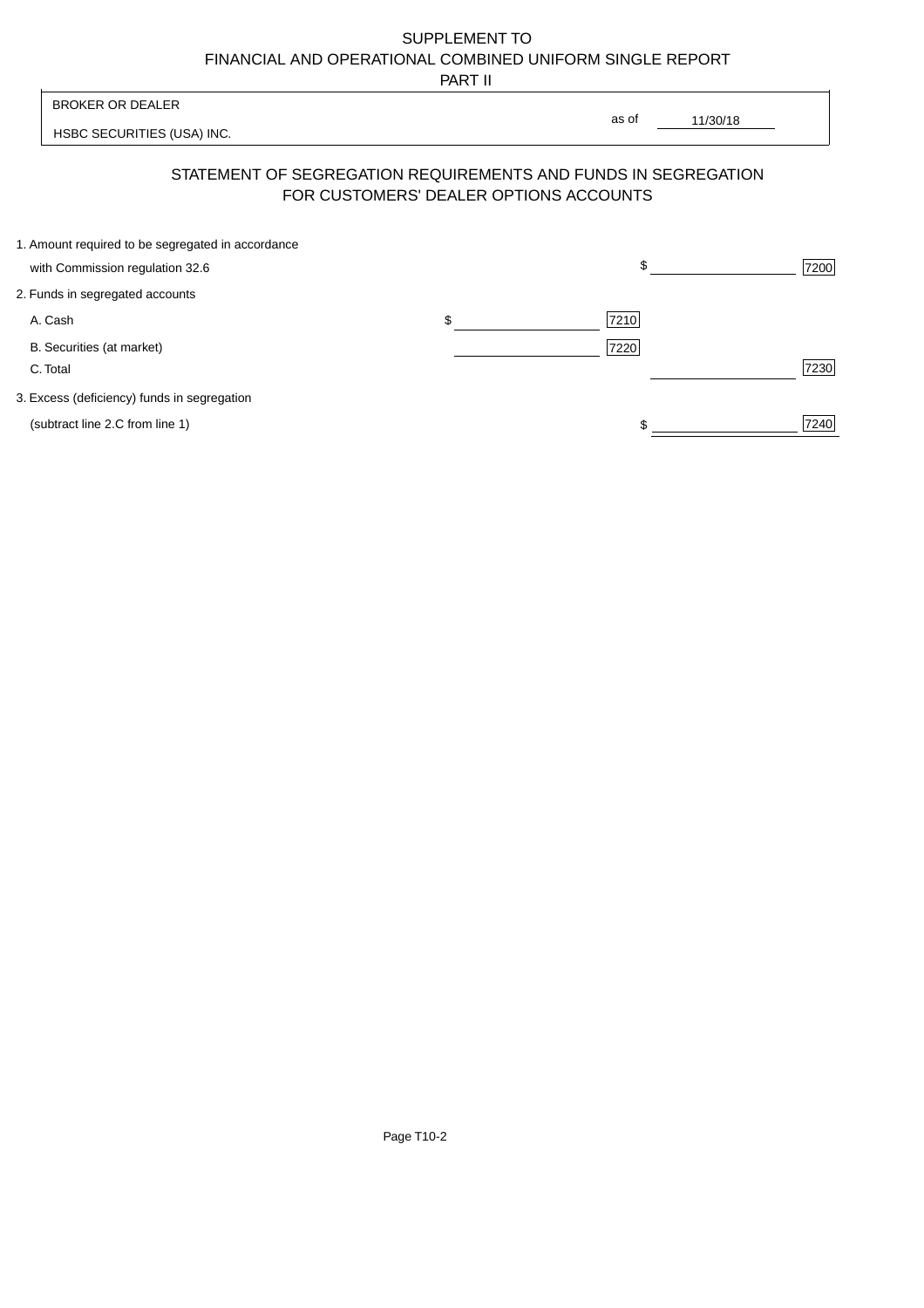PART II

HSBC SECURITIES (USA) INC. The state of the second second in the second second in the second second in the second second in the second second second in the second second second second second second second second second sec BROKER OR DEALER

as of

## STATEMENT OF SECURED AMOUNTS AND FUNDS HELD IN SEPARATE ACCOUNTS PURSUANT TO COMMISSION REGULATION 30.7

#### FOREIGN FUTURES AND FOREIGN OPTIONS SECURED AMOUNTS

| regulation of a foreign government<br>Amount required to be set aside pursuant to law, rule or<br>or a rule of a self-regulatory organization authorized<br>thereunder                       |                                   |                                  | \$                             | 7305         |
|----------------------------------------------------------------------------------------------------------------------------------------------------------------------------------------------|-----------------------------------|----------------------------------|--------------------------------|--------------|
| 1. Net ledger balance - Foreign Futures and Foreign Option Trading - All Customers<br>A. Cash<br><b>B.</b> Securities<br>(at market)                                                         |                                   |                                  | \$<br>12,521,782<br>55,828,009 | 7315<br>7317 |
| unrealized profit (loss) in open futures contracts traded on a foreign<br>2. Net                                                                                                             | board of trade                    |                                  | 42,304,302                     | 7325         |
| 3. Exchange traded options<br>A. Market value of open option contracts purchased on a foreign board of trade<br>B. Market value of open contracts granted (sold) on a foreign board of trade |                                   |                                  | $\Omega$                       | 7335<br>7337 |
| (add lines 1.2. and 3.)<br>4. Net equity (deficit)                                                                                                                                           |                                   |                                  | \$<br>110,654,093              | 7345         |
| 5. Accounts liquidating to<br>a deficit and accounts with<br>debit balances - gross<br>amount<br>Less: amount offset by<br>customer owned securities                                         |                                   | 7351<br>443,203<br>443,203) 7352 |                                | 7354         |
| required to be set aside as the secured amount - Net Liquidating<br>6. Amount                                                                                                                | Equity Method (add lines 4 and 5) |                                  | \$<br>110,654,093              | 7355         |
| 7. Greater of amount required to be set aside pursuant to foreign jurisdiction (above) or line 6.                                                                                            |                                   |                                  | 110,654,093                    | 7360         |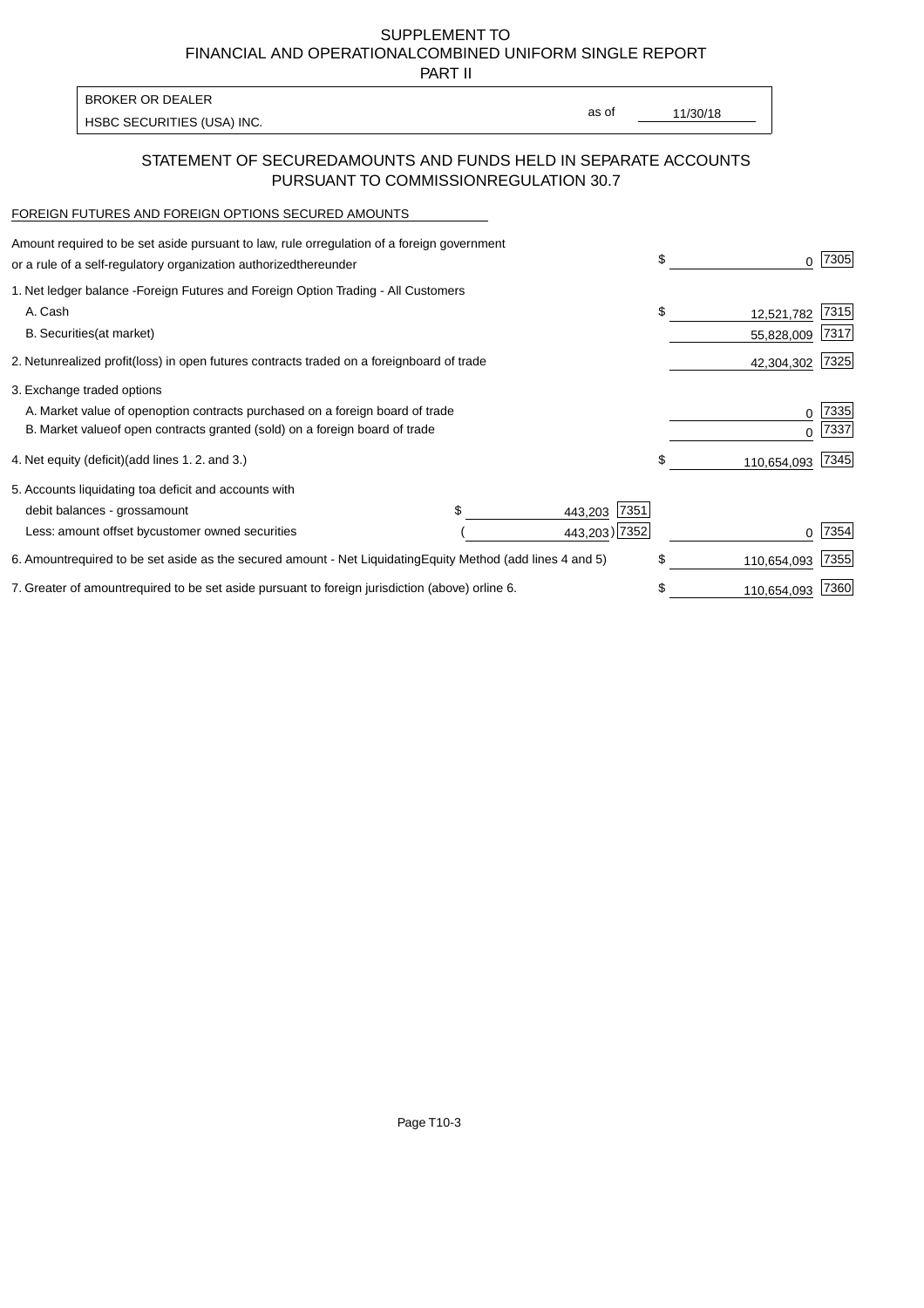PART II

| <b>BROKER OR DEALER</b>                                                                           |                           |             |                 |                  |
|---------------------------------------------------------------------------------------------------|---------------------------|-------------|-----------------|------------------|
| HSBC SECURITIES (USA) INC.                                                                        | as of                     |             | 11/30/18        |                  |
| STATEMENT OF SECURED AMOUNTS AND FUNDS HELD IN SEPARATE<br>PURSUANT TO COMMISSION REGULATION 30.7 |                           |             | <b>ACCOUNTS</b> |                  |
| FUNDS DEPOSITED IN SEPARATE REGULATION 30.7 ACCOUNTS                                              |                           |             |                 |                  |
| 1. Cash in banks                                                                                  |                           |             |                 |                  |
| A. Banks located in the United States                                                             | \$<br>28,775,656 7500     |             |                 |                  |
| B. Other banks qualified under Regulation 30.7                                                    |                           |             |                 |                  |
| 7510<br>Name(s):                                                                                  |                           | $0$ 7520 \$ |                 | 28,775,656 7530  |
| <b>HARRIS TRUST</b><br>2. Securities                                                              |                           |             |                 |                  |
| A. In safekeeping with banks located in the United States                                         | \$<br>15,240,693 7540     |             |                 |                  |
| B. In safekeeping with other banks qualified under Regulation<br>30.7                             |                           |             |                 |                  |
| 7550<br>Name(s):<br><b>HARRIS TRUST</b>                                                           | 29,733,792 7560           |             |                 | 44,974,485 7570  |
| 3. Equities with registered futures commission merchants                                          |                           |             |                 |                  |
| A. Cash                                                                                           | \$                        | $0$ 7580    |                 |                  |
| <b>B.</b> Securities                                                                              |                           | $0$ 7590    |                 |                  |
| C. Unrealized gain (loss) on open futures contracts                                               |                           | $0$ 7600    |                 |                  |
| D. Value of long option contracts                                                                 |                           | $0$ 7610    |                 |                  |
| E. Value of short option contracts                                                                |                           | $0)$ 7615   |                 | 0 7620           |
| 4. Amounts held by clearing organizations of foreign boards of<br>trade                           |                           |             |                 |                  |
| Name(s):<br>7630                                                                                  |                           |             |                 |                  |
| A. Cash                                                                                           | \$                        | 7640        |                 |                  |
| <b>B.</b> Securities                                                                              |                           | 7650        |                 |                  |
| C. Amount due to (from) clearing organizations - daily<br>variation                               |                           | 7660        |                 |                  |
| D. Value of long option contracts                                                                 |                           | 7670        |                 |                  |
| E. Value of short option contracts                                                                |                           | ) 7675      |                 | 7680             |
| 5. Amounts held by members of foreign boards of trade<br>Name(s):<br>7690                         |                           |             |                 |                  |
| A. Cash                                                                                           | \$<br>$(11,249,457)$ 7700 |             |                 |                  |
| <b>B.</b> Securities                                                                              | 40,587,317 7710           |             |                 |                  |
| C. Unrealized gain (loss) on open futures contracts                                               | 42,315,454 7720           |             |                 |                  |
| D. Value of long option contracts                                                                 |                           | $0$  7730   |                 |                  |
| E. Value of short option contracts                                                                |                           | $0$ ) 7735  |                 | 71,653,314 7740  |
| 6. Amounts with other depositories designated by a foreign<br>board of trade<br>7750<br>Name(s):  |                           |             |                 | 0 7760           |
| 7. Segregated funds on hand (describe:                                                            |                           |             |                 | $0$ 7765         |
| 8. Total funds in separate section 30.7 accounts                                                  |                           |             | \$              | 145,403,455 7770 |
| 9. Excess (deficiency) set Aside Funds for Secured Amount (subtract Line 7 Secured                |                           |             |                 |                  |
| Statement page T10-3 from Line 8)                                                                 |                           |             | \$              | 34,749,362 7380  |
| 10. Management Target Amount for Excess funds in separate section 30.7 accounts                   |                           |             | \$              | 25,000,000 7780  |
| 11. Excess (deficiency) funds in separate 30.7 accounts over (under) Management Target            |                           |             | \$              | 9,749,362 7785   |
|                                                                                                   |                           |             |                 |                  |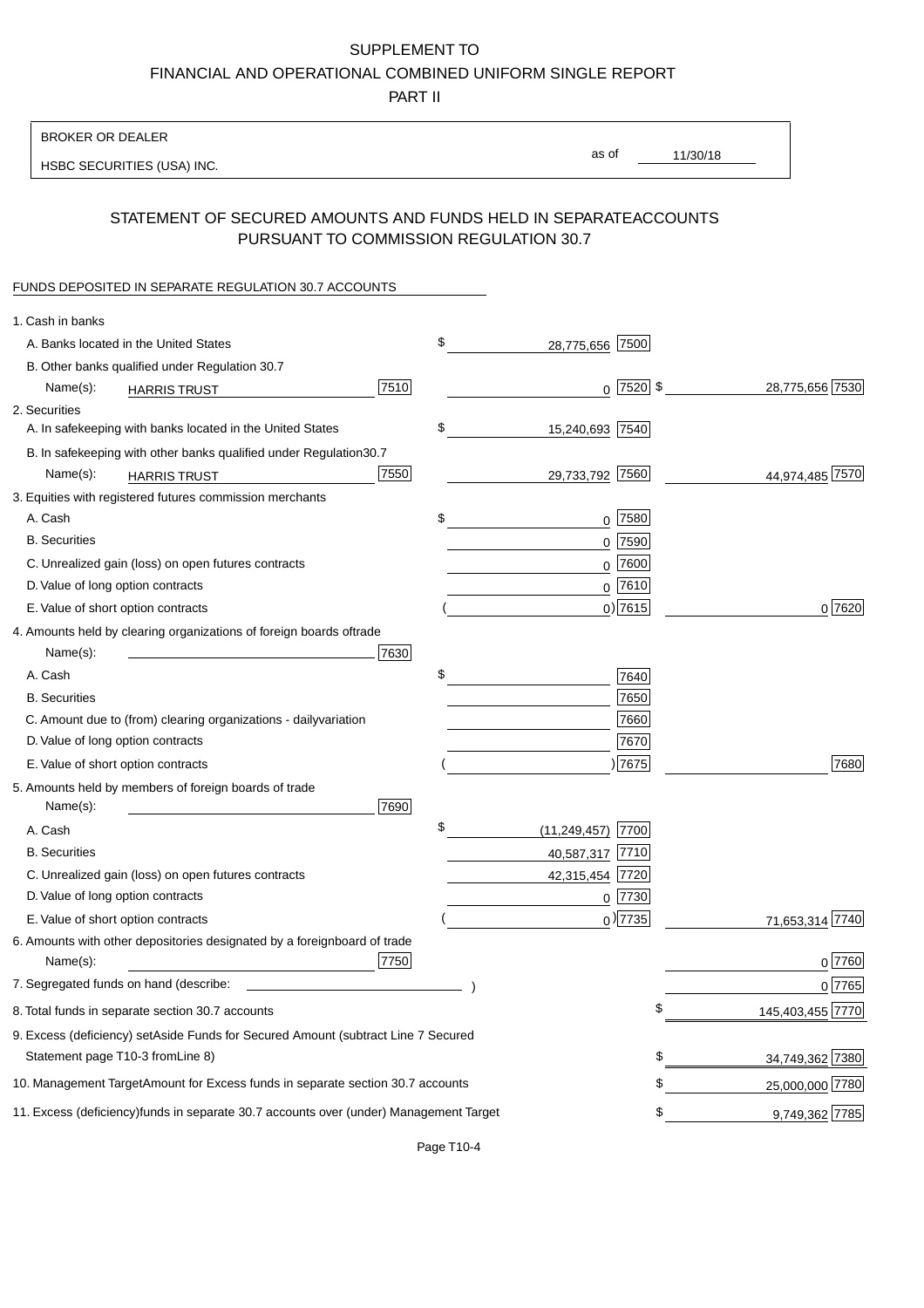PART II

HSBC SECURITIES (USA) INC. The state of the state of the state of the state of the state of the state of the state of the state of the state of the state of the state of the state of the state of the state of the state of BROKER OR DEALER

as of

### STATEMENT OF CLEARED SWAPS CUSTOMER SEGREGATION REQUIREMENTS AND FUNDS IN CLEARED SWAPS CUSTOMER ACCOUNTS UNDER 4D(F) OF THE CEA

| <b>Cleared Swaps Customer Requirements</b>                                                                  |                               |
|-------------------------------------------------------------------------------------------------------------|-------------------------------|
| 1. Net ledger balance                                                                                       |                               |
| A. Cash                                                                                                     | \$<br>8500<br>(432, 460, 106) |
| B. Securities (at market)                                                                                   | 508,222,928<br>8510           |
| 2. Net unrealized profit (loss) in open cleared swaps                                                       | 807,216,803 8520              |
| 3. Cleared swaps options                                                                                    |                               |
| A. Market value of open cleared swaps option contracts purchased                                            | $0^{8530}$                    |
| B. Market value of open cleared swaps option contracts granted (sold)                                       | $0)$ 8540                     |
| 4. Net equity (deficit) (add lines 1, 2, and 3)                                                             | \$<br>882,979,625 8550        |
| 5. Accounts liquidating to a deficit and accounts with                                                      |                               |
| 9,813,759 8560<br>debit balances - gross<br>\$<br>amount                                                    |                               |
| 9,813,759) 8570<br>Less: amount offset by customer owned securities                                         | 0 8580                        |
| 6. Amount required to be segregated for cleared swaps customers (add lines 4 and 5)                         | \$<br>8590<br>882,979,625     |
| <b>Funds in Cleared Swaps Customer Segregated Accounts</b>                                                  |                               |
| 7. Deposited in cleared swaps customer segregated accounts at banks                                         |                               |
| A. Cash                                                                                                     | \$<br>8600<br>87,641,682      |
| B. Securities representing investments of cleared swaps customers' funds (at market)                        | 8610<br>$\Omega$              |
| C. Securities held for particular cleared swaps customers in lieu of cash (at market)                       | 8620<br>16,274,854            |
| 8. Margins on deposit with derivatives clearing organizations in cleared swaps customer segregated accounts |                               |
| A. Cash                                                                                                     | 217,968,952 8630              |
| representing investments of cleared swaps customers' funds (at market)<br><b>B.</b> Securities              | 198,822,987 8640              |
| held for particular cleared swaps customers in lieu of cash (at market)<br>C. Securities                    | 491,948,074 8650              |
| 9. Net settlement from (to) derivatives clearing organizations                                              | $(13,361,411)$ 8660           |
| 10. Cleared swaps options                                                                                   |                               |
| A. Value of open cleared swaps long option contracts                                                        | $0^{8670}$                    |
| B. Value of open cleared swaps short option contracts                                                       | $0)$ 8680                     |
| 11. Net equities with other FCMs                                                                            |                               |
| A. Net liquidating equity                                                                                   | $0^{8690}$                    |
| B. Securities representing investments of cleared swaps customers' funds (at market)                        | $0^{8700}$                    |
| C. Securities held for particular cleared swaps customers in lieu of cash (at market)                       | 0 8710                        |
|                                                                                                             |                               |
| 12. Cleared swaps customer funds on hand (describe:                                                         | $0 \;  8715 $                 |
| 13. Total amount in cleared swaps customer segregation (add lines 7 through 12)                             | \$<br>999,295,138 8720        |
| 14. Excess (deficiency) funds in cleared swaps customer segregation (subtract line 6 from line 13)          | 116,315,513 8730              |
| 15. Management Target Amount for Excess funds in cleared swaps segregated accounts                          | \$<br>100,000,000 8760        |
| 16. Excess<br>(deficiency) funds in cleared swaps customer segregated accounts over                         |                               |
| <b>Management Target Excess</b><br>(under)                                                                  | \$<br>16,315,513 8770         |